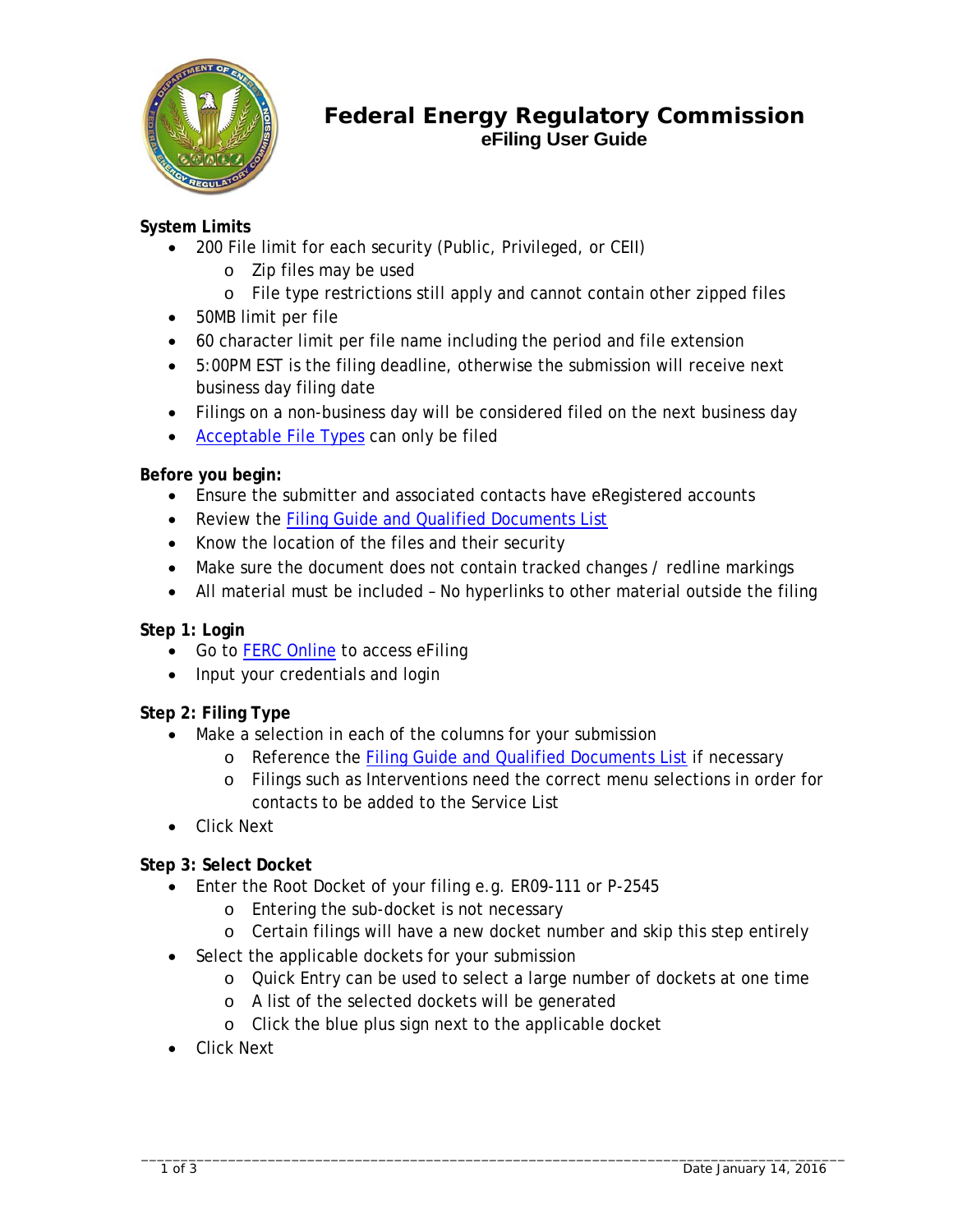

# **Federal Energy Regulatory Commission eFiling User Guide**

## **Step 4: File Upload**

- Click Choose File and locate a file that will be part of your submission
	- o There are three security tabs (Public, Privileged, or CEII) where you can upload your files
	- o Public is the default tab for uploads; please upload Public files first
	- o Selecting a tab will allow for files to be uploaded to it
	- o There must be at least one public file
	- o Protected material will be uploaded as Privileged
	- o The Description is optional and only serves as a reference to you
- Click Upload
	- o The file will appear under the selected security tab once uploaded
	- o Files can be re-ordered, their security edited, or removed once uploaded.
	- o A tally of total files under each security designation is provided for reference.
	- o Large Format should be selected for documents larger than 11"x17"
- Click Next once all files have been uploaded
	- o The filing time is established after you have uploaded the last file.
	- o Subsequent steps do not affect the filing time unless another file is uploaded at which point the time will be updated.

#### **Step 5: Specify Filing Parties**

- Enter the name of the filing party
	- o This is the party the filing pertains to, not the law firm
- Select the filing party
	- o Multiple filing parties can be selected
	- o A list of the selections will be generated
- Click Next once all parties have been selected
- Select As an Individual radio button if filing for yourself

#### **Step 6: Specify the Person to Whom Communications Should be Addressed**

- Enter the email address for the party
	- o All email accounts must be eRegistered
	- o Each party must have a signer
	- o Multiple Signers and Other Contacts can be added for each party
	- o Signers and Other Contacts will be added to the Service List where applicable
- Click Next once all Signers and Other Contacts have been added